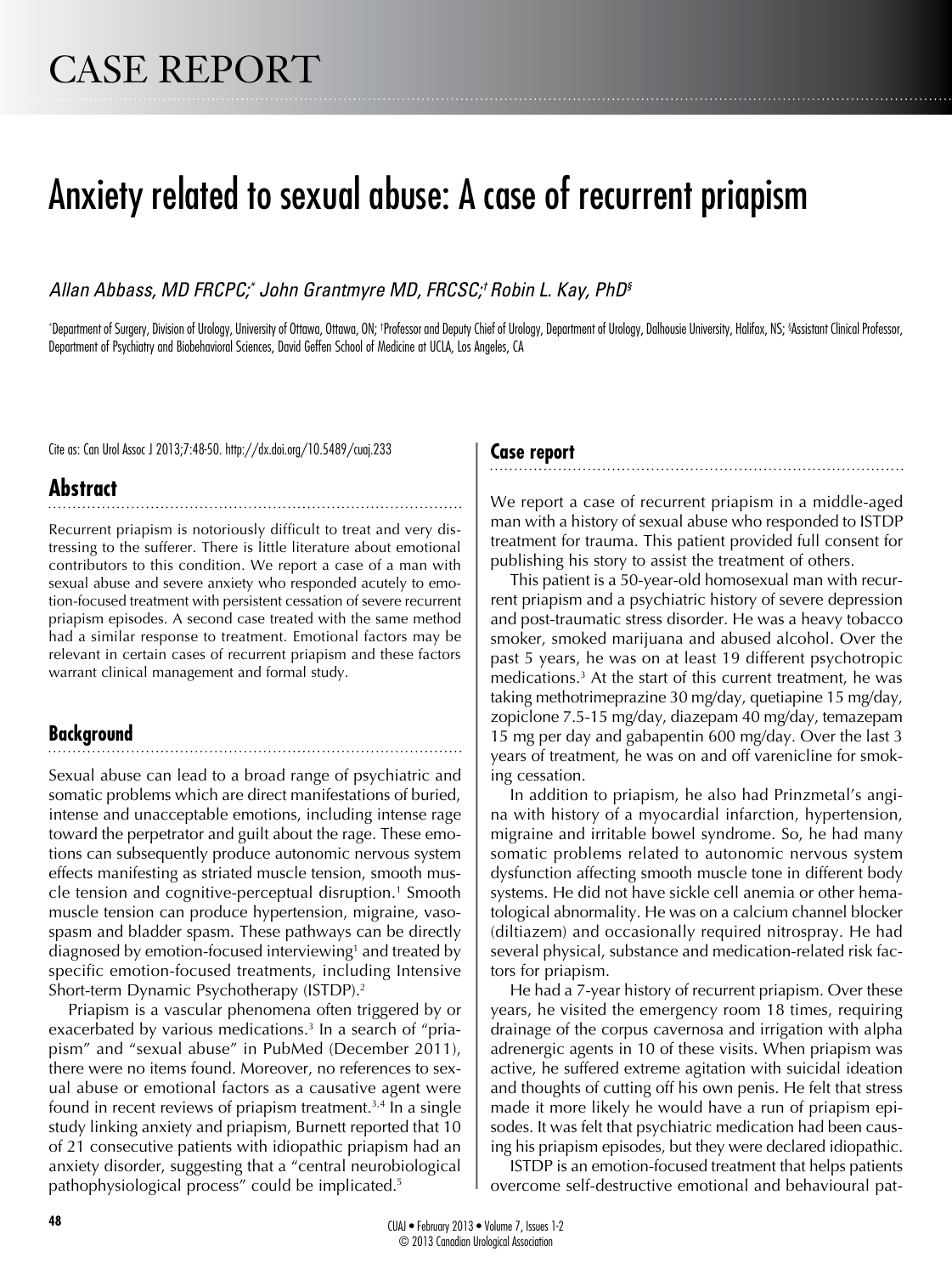terns that are rooted in emotional trauma. The treatment ranges from a few sessions up to a few years to treat severely personality disordered patients. It has been well-studied now with 25 outcome studies showing it be effective with a range of somatic conditions, including recurrent headache,<sup>1</sup> "urethral syndrome"/pelvic pain<sup>7</sup> and medically unexplained symptoms in emergency department patients.<sup>8</sup> ISTDP is in a class of treatments called short-term psychodynamic psychotherapies; these therapies have demonstrated their effectiveness across a range of "physical" disorders and syndromes.<sup>9</sup>

After the first 2 years of weekly psychotherapy, he exhibited significant psychological and physical signs of improvement with reduced anxiety, depression, irritable bowel, angina episodes and migraine. He had markedly reduced alcohol use, ceased marijuana and returned to work 1 year into treatment. Priapism episodes, however, continued despite the fact that he reduced and stopped taking virtually all psychotropic medications, except clonazepam 0.5 mg per day and zopiclone 7.5 to 15 mg per day.

Due to the frequent recurrences of priapism, the patient was felt to have "stuttering priapism" and was started on sildenafil 25 mg once a day. This approach to stuttering priapism has only recently been described.10 Trial of low dose sildenafil was felt to be helpful, but did not entirely stop his episodes. He continued to have an average of 6 episodes per month, but with less severe duration (usually 1 to 3 hours) and pain. He noted more frequent and severe episodes when he was more anxious.

One day he came to the office for his psychotherapy session with active priapism. He was very anxious and agitated. The focus was on the underlying feelings he had coming into the office that day and how he experienced those feelings. With this focus, he was able to identify and experience that he had massive rage within himself and an urge to grab and anally rape someone with the erection he had. When asked who he had in mind, he said the man who raped him at age 16. He began to experience the visceral activation of rage and as he did there was an abrupt cessation of all bodily anxiety.<sup>1</sup> At that very moment the priapism acutely ceased. He was horrified at the fact that he had wanted to rape the man who had raped him. He felt terrible guilt about this. The result was a massive relief of anxiety in this session. In follow-up now over 4 years after the psychotherapy incident, he has had no significant priapism episodes and no emergency visits.

## **Interpretation**

This is the case of a man with chronic anxiety and a trauma history who had an acute and persistent reduction of recurrent priapism concurrent with a specific psychotherapeutic process. Although this a medically complicated case with reducing risk factors (substance, medications) leading up to the time, the acute cessation in one session suggests that one contributor to priapism in this man's case was autonomic dysfunction due to anxiety mediated via the smooth muscle of the vasculature to the penis.<sup>3</sup> It appears that when this anxiety was overcome by experiencing the underlying emotions, the autonomic system moderated, with changes in vascular tone and resultant acute cessation of the episode. These same phenomena are frequently seen in migraine patients,<sup>1</sup> in patients with irritable bowel syndrome<sup>10</sup> and those with bladder spasm or urethral syndrome.7 All of these problems can respond to ISTDP and related therapies.<sup>11</sup> Moreover, one of us also treated a similar case of a middleaged man with histories of both sexual abuse and recurrent priapism who had a cessation of episodes during treatment.

## **Conclusion**

Our observations, in addition to Burnett's, suggest that good psychiatric and psychological care may reduce the frequency and severity of recurrent priapism, likely through combinations of autonomic changes and medication/substance reductions. Based on this concept, we propose that history-taking in these cases should include inquiry into anxiety and trauma histories as possible contributory factors to autonomic dysfunction. Finally, this treatment approach warrants formal study to determine whether underlying anxiety and trauma are present and whether this treatment can be effective in reducing recurrences in idiopathic priapism.

Competing interests: None declared.

This paper has been peer-reviewed.

### References

- 1. Abbass A, Lovas D, Purdy A. Direct diagnosis and management of emotional factors in chronic headache patients. *Cephalalgia* 2008;28:1305-14. http://dx.doi.org/10.1111/j.1468-2982.2008.01680.x
- 2. Davanloo H. *Intensive short-term dynamic psychotherapy*. Chichester, England: John Wiley & Sons, 2000.
- 3. Broderick GA, Kadioglu A, Bivalacqua TJ, et al. Priapism: pathogenesis, epidemiology, and management. *J Sex Med* 2010;7(1 Pt 2):476-500. http://dx.doi.org/10.1111/j.1743-6109.2009.01625.x
- 4. Montague DK, Jarow J, Broderick GA, et al. American Urological Association guideline on the management of priapism. *J Urol* 2003;170(4 Pt 1):1318-24. http://dx.doi.org/10.1097/01. ju.0000087608.07371.ca
- 5. Burnett AL. Anxiety disorders in patients with idiopathic priapism: risk factor and pathophysiologic link? *J Sex Med* 2009;6:1712-8. http://dx.doi.org/10.1111/j.1743-6109.2009.01246.x
- 6. Davanloo H. Intensive Short-Term Dynamic Psychotherapy: Spectrum of Psychoneurotic Disorders. *Int J Short-Term Psychotherapy* 1995;3:121-232.
- 7. Baldoni F, Baldaro B, Trombini G. Psychotherapeutic perspectives in urethral syndrome. *Stress Med* 1995;11:79-84. http://dx.doi.org/10.1002/smi.2460110115
- 8. Abbass A, Campbell S, Magee K, et al. Intensive short-term dynamic psychotherapy to reduce rates of emergency department return visits for patients with medically unexplained symptoms: preliminary evidence from a pre-post intervention study. *CJEM* 2009;11:529-34.
- 9. Abbass AA, Kisely S, Kroenke K. Short-term psychodynamic psychotherapies for somatic symptom disorders. Systematic review and meta-analysis. *Psychother Psychosom* 2009;78:265-74. http://dx.doi. org/10.1159/000228247